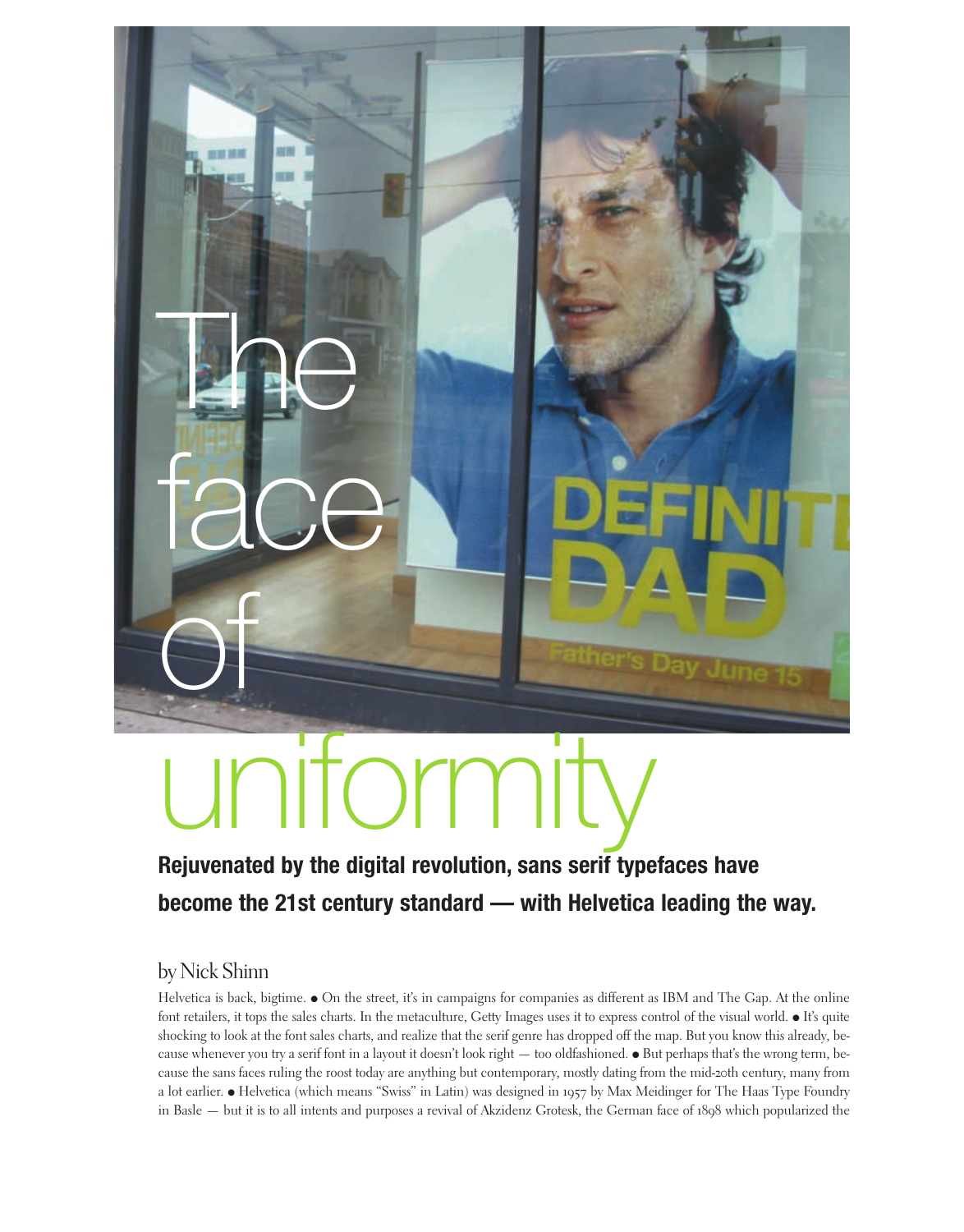name *grotesque* for this style of typeface. Akzidenz in turn is descended from certain London faces of the early 19th century. So in a sense it's hardly surprising that "Helvetica" has become the Ur-typeface of the modern era, since the modern industrial state began in Britain and was keenly felt — especially in the 1830s, which saw the passage of the Great Reform Bill and the introduction of new lifestyles with mass transit by rail and bus.

The first decades of the 19th century were a time of radical typographic modernization notable for the emergence of a spectacular variety of new type genres from the foundries of Thorne, Figgins, and William Caslon III — fat face, egyptian, 3D and their crowning achievement (although little did they know it), the sans serif. During these years the Didot or Modern style replaced the Old Styles, killing off the long "s", the "ct" and "st" ligatures, and non-lining figures. While later generations have discussed the artistic impulses and cultural theories behind typography ad nauseam, the people who invented the sans serif did so in a critical vacuum, with no explanation. Their pioneering work has generally gone unrecognized, particularly since there was no corresponding revolution in page layout. This didn't occur until the following century, which is when conventional wisdom places the modern movement in design.

Radically minimalist, the first sans faces were unicase, caps only, and usually bold. By the time of Akzidenz Grotesk, a full character set was available, its big innovation being a systematic range of weights.

Quite apart from the pre-eminence of the grotesque due to historical firstness, it could also be argued that given the criteria of a reductive, monoline, sans serif design, "Helvetica" is what you get, the Ur-typeface — a discovery, not an invention. However, with the same criteria, Paul Renner came up with a very different solution in the 1920s — Futura, which he termed "the typeface of our time".

Renner, a German intellectual and social idealist, sought to design a progressive, logical face, and Futura's severe geometric simplicity, stately proportions, and the lightness of its book weight became a key component of early 20th century modernism — international in scope, and spanning a range of styles that included Art Deco, Moderne and Neo-classical, as well as the New Typography associated with the Bauhaus.

While Futura has gone on to become a classic, it was supplanted as the dominant sans by Helvetica in the 1960s. Despite its name, Futura had become somewhat of a relic, tainted by its association with the harsh idealism of the early century  $-$  a link, however spurious, to the extremes of social engineering in national socialism and communism. The acknowledged leader of the New Typography of the 1920s, Jan Tschicold, in exile in Switzerland during the war, came to embrace traditionalism, loathing his prior role as "fuhrer" of the New Typography. "[The Third Reich] could not bear the genuine modernists who, although political opponents, were nevertheless unwittingly not so far from the



delusion of 'order' that ruled the Third Reich. The role of leader that fell to me…signified…an intellectual guardianship of 'followers' typical of dictatorial states." (Tschicold, 1946).

#### **THE RISE OF HELVETICA**

Much as the world, rebuilding after the war, embraced modernism during the 50s and 60s, it did so with reservations, the continuing appeal of traditionalism representing a wariness of the failed social experiments of communism and fascism. It was not until the mid-60s that the full-fledged International Style arrived in Canada — simple asymmetric layouts with rag right Helvetica — pioneered by designers such as Carl Brett and Arnaud Maggs.

The spartan quality of the International style was not easy to love, being an acquired taste that required an educated design profession with savvy clients. What made this possible was the emergence in the post-war years of design schools throughout the western world based on the Bauhaus model. For educators, Hel-

vetica was the house typeface of the Swiss or International Style—with a "family system" logic that is inherently teachable and eminently applicable to corporate identity systems. For professional bodies, it's somewhat of a standard, in the heraldic sense, and carries a corporate authority that implies respectability. In Canada, the GDC has been using Helvetica as its corporate face for decades.

Helvetica found favor here and in the U.S., preferred over the truly contemporary Univers (1957). Whereas Univers was designed from scratch by Adrian Frutiger and deliv-

#### **Best Sellers** The MyFonts.com Top 50

**faces, with a few scripts.**

.<br>These are the top seling 50 forts from all of HyFords.com at the last recret AaBbCcDdEeFfGgHhliJjKkLlMm ANG INLIKAHASALI MANINGANI AaBbCcDdEeFfGgHhliJjKkLIM AaBbCcDdEeFfGgHhliJjKkLlMm 4.24.202.9, 9, 415. J.34. D.C. AaBbCcDdEeFfGgHhliJjKkLlMm AaBbCcDdEeFfGgHhliJjKkLIMmN AABBCCDDEEFFGGHHIIJJKK AaBbCcDdEeFfGgHhliJjKkLlMmN AaBbCcDdEeFfGgHhliJjKkLlMmN AaBbCcDdEeFfGgHhlijjKkLlMmNn AaBbCcDdEeFfGgHhliJjKkLIMm **Today's bestsellers are mostly sans**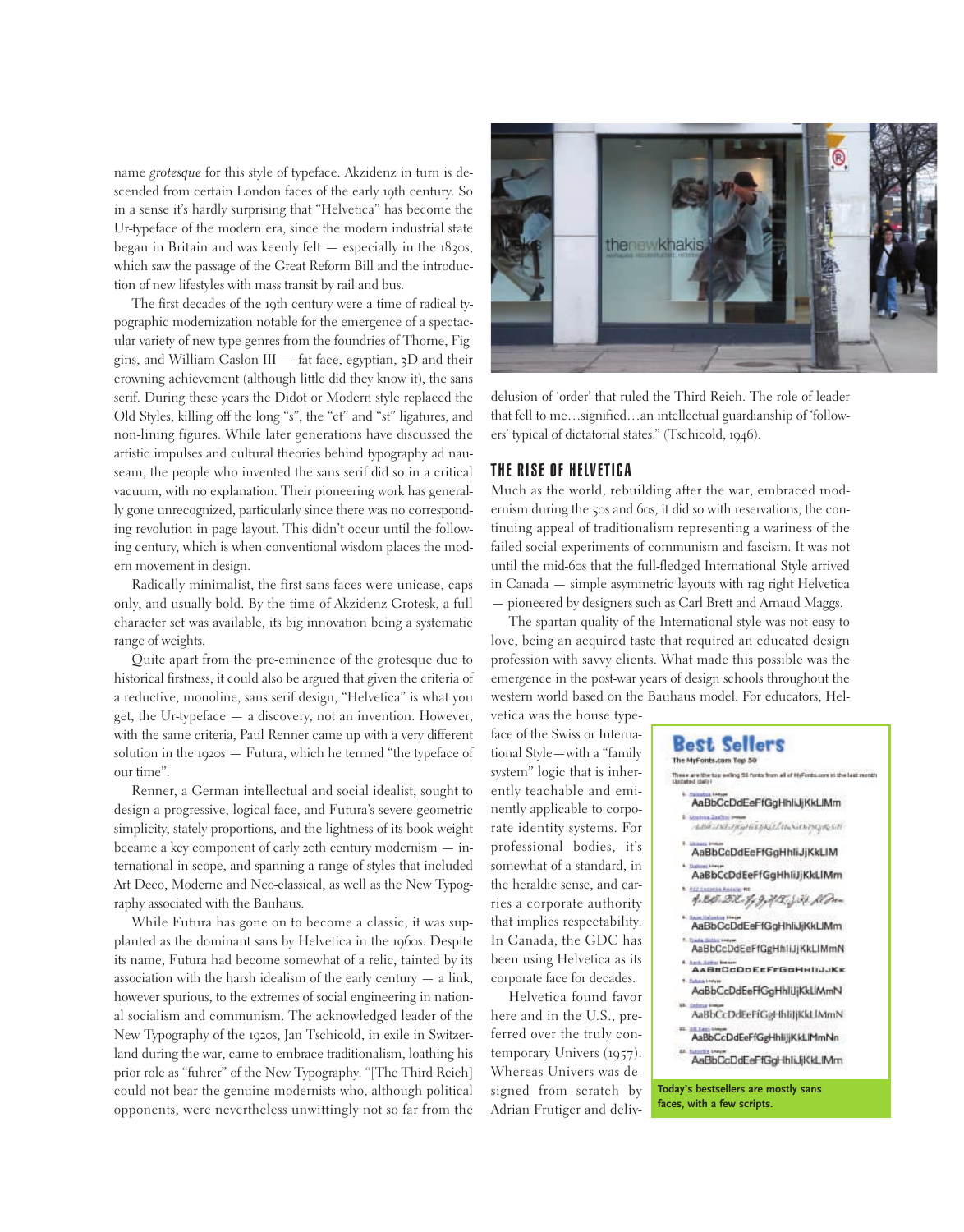YOUR<sub>49</sub> DOUDNEY & SON'S 49, LOMBARD STREET. DRESS COATS 38s, 42s, and 47s, 6d, Superior workman-DRESS COATS, said visits, 40s. 45s. and 50s.<br>ALL THE NEW PATTERNS for Trousers, 13s. 6d.<br>17s. 6d. and 21s. SPLENDID PATTERNS SUMMER 178, od. and 218, SPLENDID FAILERING SOMMED.<br>Trousers, 10s. 6d. per pair, or 3 for 30s. NEW PAT-<br>TERNS, for Summer Waistcoats, 7s. each, or 3 for 20s.<br>Morning Coats, and Dressing Gowns, Fishing, and<br>SHOOTING COATS, 10s. 6d BEST& CHEAPEST mense assortment of READY-MADE York Wrappers Taglionis, Codringtons, and Chesterfields, 12s. 18s. and 21s. WATERPROOF Cloaks, 21s. DOUDNEY'S celebrated Spanish Army Cloth Cloak, nine-and-half yards naud, 50s. Opera ditto 25s. SUIT OF LIVERIES,<br>complete, 63s. Scarlet Hunting Coat. 63s. Ladies' Riding

# or Four Gentlemen unite, one of<br>the Travellers will wait on them. DOUDNEY & SON, 49, LOMBARD ST. ESTAB. 1784. LOMBARD ST. **LOMBARD ST.**

INCOME

NEW

MOARDS

REFORM

You TAILORS BILLS

BY GOING TO THE

S<sup>N</sup>40 %

LOMBARD<sub>S</sub>

GIABLES CITY CLOTHING

**UERAP<sub>SO</sub>** 

LADIES<sup>®</sup>

**ELECANT** 

**IVERIES** 

R FOR.

č۱o

TARIFF

Habits, 63s. and 84s. BEST AND CHEAP<br>EST HOUSE FOR BOYS' CLOTHING

their Clothes Fashionably made, at a FIRST-

1784.

**GENTLEMEN** preferring

RATE LONDON HOUSE, by post-paid Application, they<br>will receive, free, a Prospectus,<br>explanatory of their celebrated

CÓNTRACT SYSTEM, Statement of Prices and Directions for Measurement. Or, if Three

ESTABLISHÉD

COUNTRY

**central horizontal stem, the slight angle of the leg, and the flick at its foot. This is a bundle of instances of the main themes that define the typeface now known as Helvetica. (For an accurate comparison, the Helvetica sample has been made from a scan of 13pt laser output.)** ered as a complete package of interrelated weights and scalings,

*THE ORIGIN OF "HELVETICA"* **In this ad from Punch magazine (London, 1843), compare the words "Lombard St." with a setting in Neue Helvetica. The stress, the contrast, the proportions and the curve shapes are all identical. In particular note the R, a signature letter of Helvetica: the fullness of the bowl's curve, its narrowing at the leg joint, the thinner**

> with new TV screen shaped curves, Helvetica was a careful Swiss revival, with a family that grew gradually to meet demands.

> Within five years of its introduction, Helvetica had become the hip modern face. Typically, it gave a corporate consistency to modern international businesses such as Lufthansa or American Airlines, which used it comprehensively for everything from inhouse documents to airplane graphics and advertising, where it was favored by art directors such as Madison Avenue superstar George Lois.

#### **THE DESKTOP REVIVAL**

The look of late 60s typography was very, very tight, and this way of setting has become intimately associated with Helvetica. Helvetica Bold, tight but not touching, flush left, with negative line space — that's the "style sheet" that persists, and it's been going strong in Britain's Guardian newspaper for decades (*www.guardian.co.uk*). When the very light weights were added to the Helvetica family in 1970, they were given the tight fit of the time, and that's what you get when you use Neue Helvetica today.

But I'm getting ahead of the story. Let's get back to the backlash. After Modernism came Post-modernism, and by the mid-70s Helvetica was seen as deadly dull. During the swan song flowering of professional typography in the 70s and 80s, the mantra was "anything but Helvetica", and serifs were the order of the day.

There you have it, Helvetica, expressive of the 1830s, the 1890s, and the 1960s, fallen from grace by  $1975 -$  so how come it's back again in the 21st Century, masquerading as the typeface of our time?

Digital expediency.

The digitization of typesetting in the mid-1980s proceeded

with the mass adoption of the setup comprising the Macintosh, the Laserwriter and Aldus PageMaker. Its rapid success wouldn't have been possible without a standard package of free PostScript fonts, bundled with the Laserwriter. Times and Helvetica, licensed from Linotype in 1985, added legitimacy to the upstart technology. Adobe's first original PostScript typeface, Sumner Stone's Stone (1987), was a little slow off the mark and was not distributed free.

Adobe continued the free old fonts strategy, supplying a tawdry collection on its Illustrator CDs in the early 90s, adding value to this big-ticket product, but in the process poisoning the market for new fonts.

Again, in the mid-90s, the typographic functionality of the Internet was dependent on the massive free distribution of the Microsoft Core Web Truetype fonts, bundled with Explorer. Times and Helvetica were again front and centre.

I am not ungrateful to Adobe and globalization. Without Post-Script, the Mac, QuarkXPress and the Internet, I would not be able to design and manufacture typefaces, and market them internationally. At the same time, my efforts (and those of every independent content creator) are undermined. Economics favor size, and digital culture has come to be dominated by a few companies — the arbiters of taste — that rely on a handful of creatives for their content, which they spread worldwide at low margin. Individual purchasers are disinclined to commission local photographers or illustrators when they can get stock for far less. And why buy a contemporary typeface family when you can get Neue Helvetica, 51 fonts, for US\$300? Not to mention all the free fonts that come with OS X.

Helvetica's large family, in particular the very light weights, gives it digital appeal. The ease with which a high res workflow